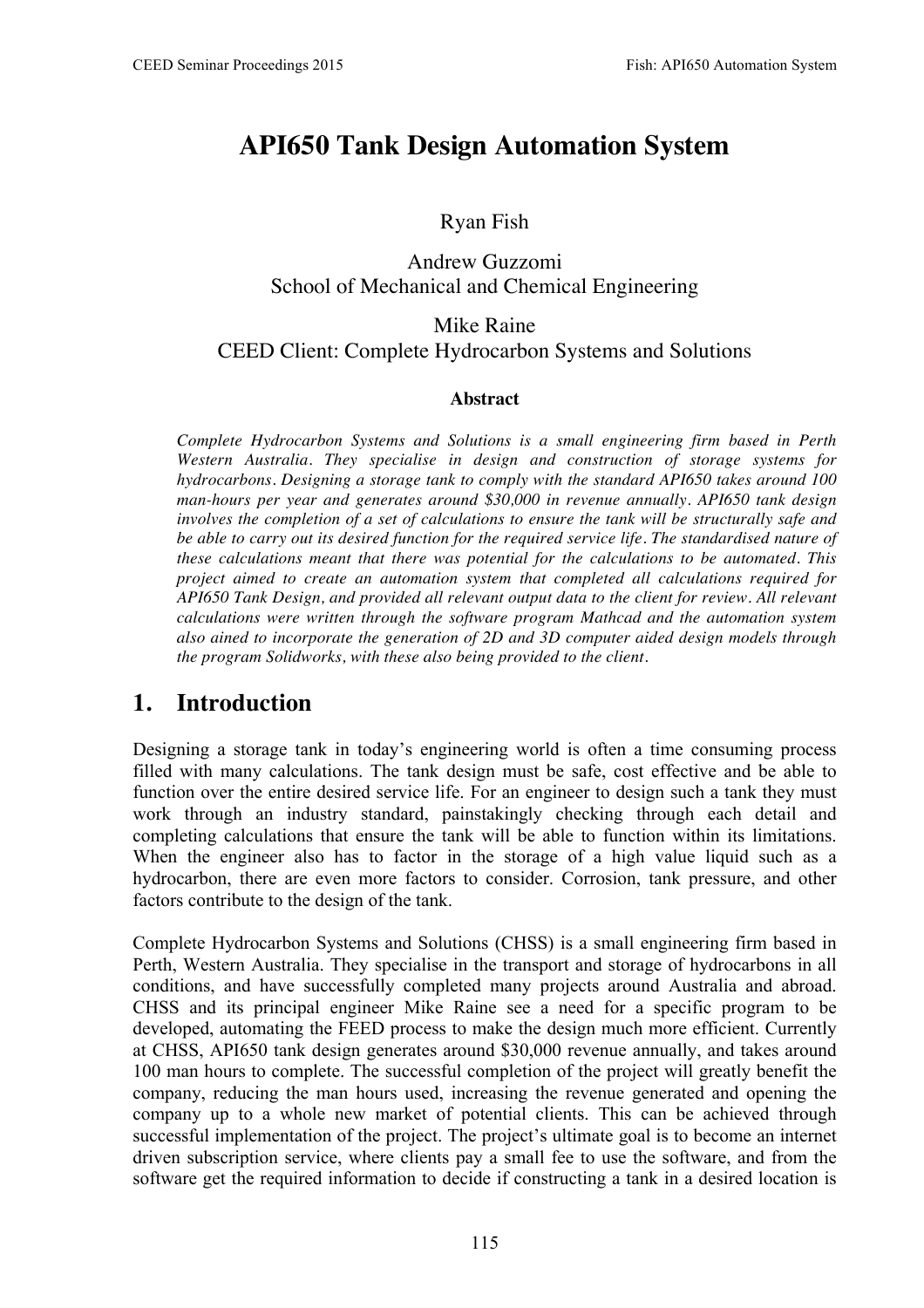feasible. If the client chooses to go ahead with this, there is potential for CHSS to pick up the tank construction contracts, which will generate revenue much greater than the current \$30,000 per year that CHSS currently earns.

#### **1.1 Tank Design History**

Demand for hydrocarbons first started to grow in the early 1900's. With demand of any product there will always be people willing to supply and with this came the requirement for the design of storage tanks for hydrocarbons. This demand is shown in Figure 1 where it can be seen that the production of crude oil in the United States after 1900 steadily increased regardless of economic climate.



**Figure 1: US Crude Oil Production (US Energy Information Administration, 2015)**

Tank size and shape evolved as technology improved. Industry moved away from the use of wooden barrels and embraced the use of steel tanks for the storage of hydrocarbons. However it wasn't long until it was found that steel storage tanks had issues of their own that affected the successful storage of liquids. Steel is susceptible to corrosion and this became a major issue for engineers when designing their tanks, where up to 20% of the storage product can be lost due to corrosion (Maheri, 2013) The current method employed in industry to combat corrosion is the use of a corrosion allowance. The American Petroleum Institute defines a corrosion allowance as any additional thickness specified by the purchaser for corrosion during the tanks service life (API650, 2013).

External forces are another factor that engineers need to take into consideration when designing a storage tank. Depending on geographical location, some tanks could be prone to seismic forces, wind forces, or a combination of both. Forces due to wind vary depending on geographical location, tank shape, size, and tank anchorage. Uplift forces occur on both anchored and unanchored tanks, and while they may not cause the tank to buckle, they can damage tank connections that may result in a fire hazard (Hamdan, 2000).

Seismic forces can cause a tank to fail in either elephant foot buckling or diamond shape buckling. These buckling methods can be seen in Figure 2 and both forms of buckling are caused by a combination of compressive stresses and seismic loading. Low height to radius ratios are a main factor in elephant foot buckling (Hamdan, 2000) while diamond buckling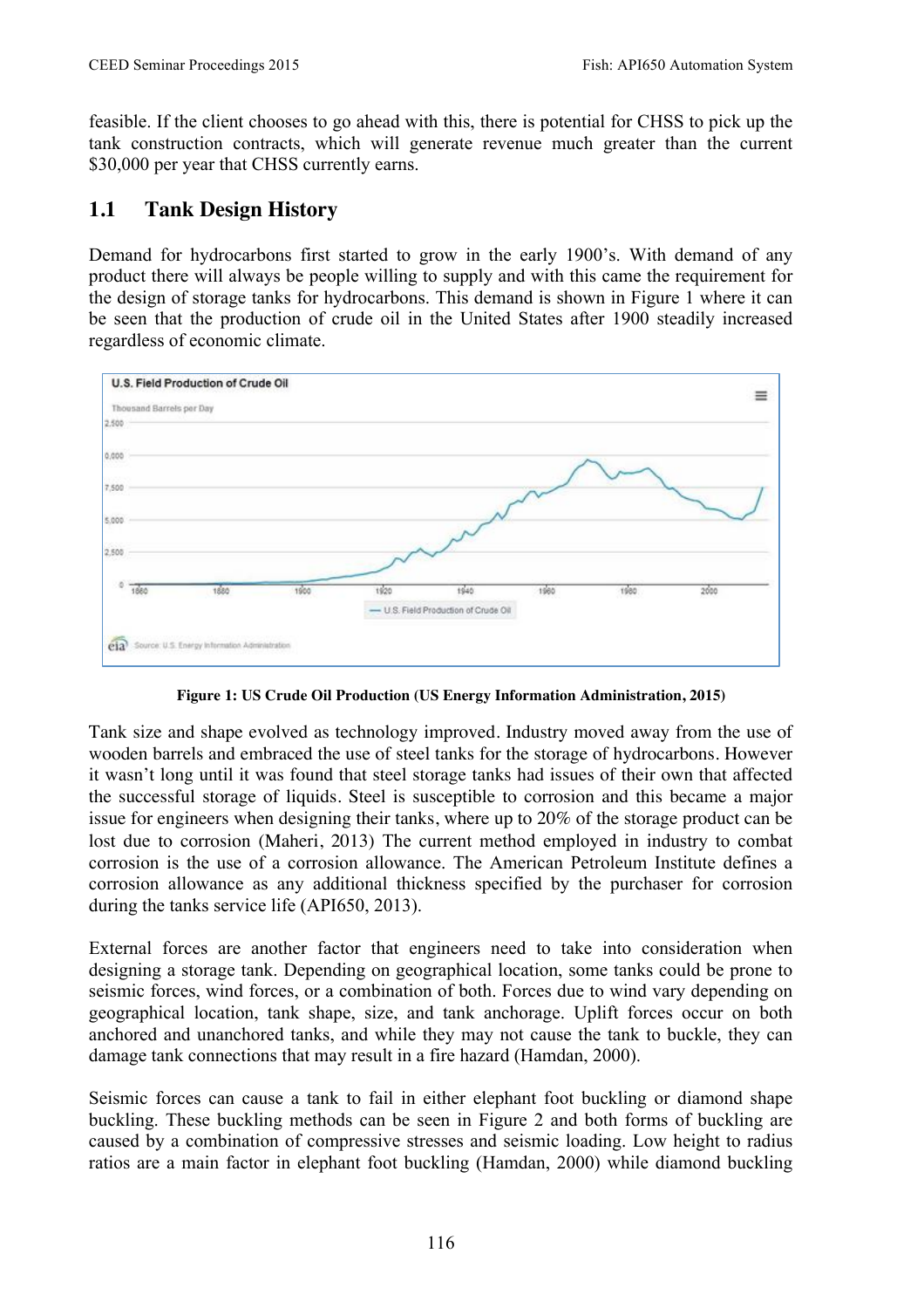can occur on both anchored and unanchored tanks. Studies have shown that unanchored tanks are generally more susceptible to buckling (Niwa & Clough, 1982).



**Figure 2: Elephant Foot (L) and Diamond Shape Buckling on a Tank (R) (Malhotra, 2006)**

Tank construction involves curved metal plates being welded or bolted together. The welding or bolting process is usually completed one strake at a time, where a strake can be defined as a complete horizontal layer of metal plates. Welding is preferred to bolting or riveting as it requires less material and manpower to complete. Less material means lighter strakes, and no bolt holes means a watertight seal (Kumar & Kumar, 2006).

### **1.2 API650**

API650 Welded Tanks For Oil Storage is the standard used worldwide to design a storage tank that is required to store a hydrocarbon. The calculations can be split into two parts, shell design and roof design. Roof design is dependent on local standards, and as this project only focussed on API650 tank calculations, the roof design component is omitted. Section 5 in API650 covers shell design, and provided a complete set of calculations required to design a storage tank. Relevant sections of shell design include Shell Thickness, Wind Girders, Wind Load Stability and Seismic Design and these are discussed in greater detail below.

# **2. Process**

The process involved in successful implementation of the automation system invovles the use of a number of software programs. The first program required for the automation system is Mathcad, which was specifically chosen by CHSS. Mathcad would hold and complete all the calculations required in API650 tank design, and the outputs of these calculations could then be used in a final outputs sheet to be handed to the client. The second software package that would be used would be Solidworks. Solidworks was chosen because of its superior 2D and 3D modelling capabilities.

Before automation could be created, all calculations had to be ordered and written out by hand. Completing hand calculations was also a great way to experience what it would have been like to undergo an API650 tank design process manually.Once all calculations were written out, they could be put into separate Mathcad sheets based on what type of calculation they were. The calculations and Mathcad sheets were ordered because some calculations depended on others. The overall Mathcad sheet order can be seen in Figure 3 which highlights dependencies between some sheets.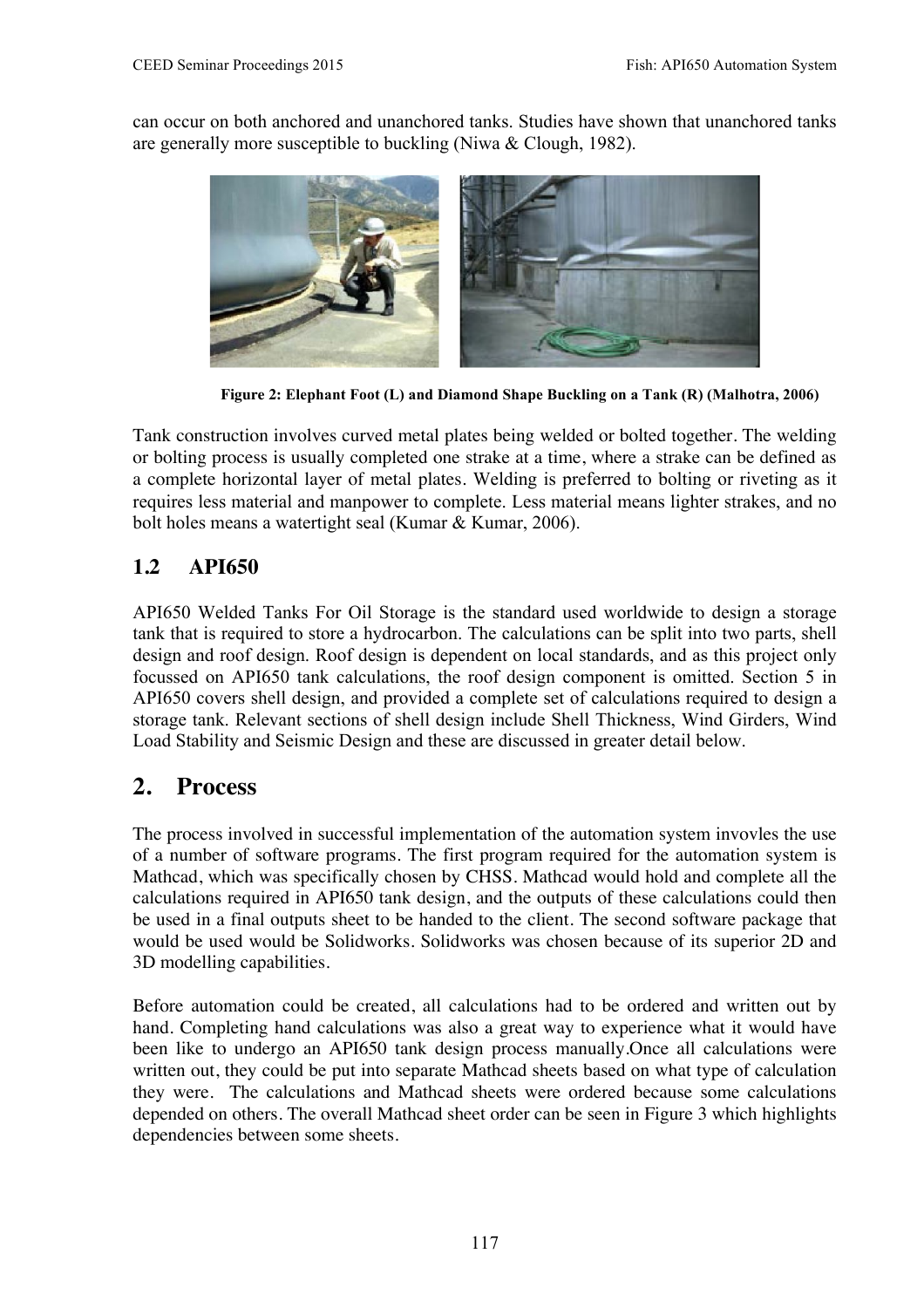

**Figure 3: Mathcad sheet flow chart**

Once all data could be obtained the original concept was to send the data through to Mathcad via a "Mathcad to Solidworks" add-in. However the add-in was not compatible for the current versions of Solidworks and Mathcad, and as such Microsoft excel was utilised as a link between the two. This also meant that the Visual Basic for Applications component of excel could be utilised to create the user interface. The use of Excel was also beneficial as it meant the final outputs document could be generated easily.

After finalising the calculations and software required to create the automation process, macros within excel were written and the final process layout shown in Figure 4, was determined.



**Figure 4: Final automation process layout**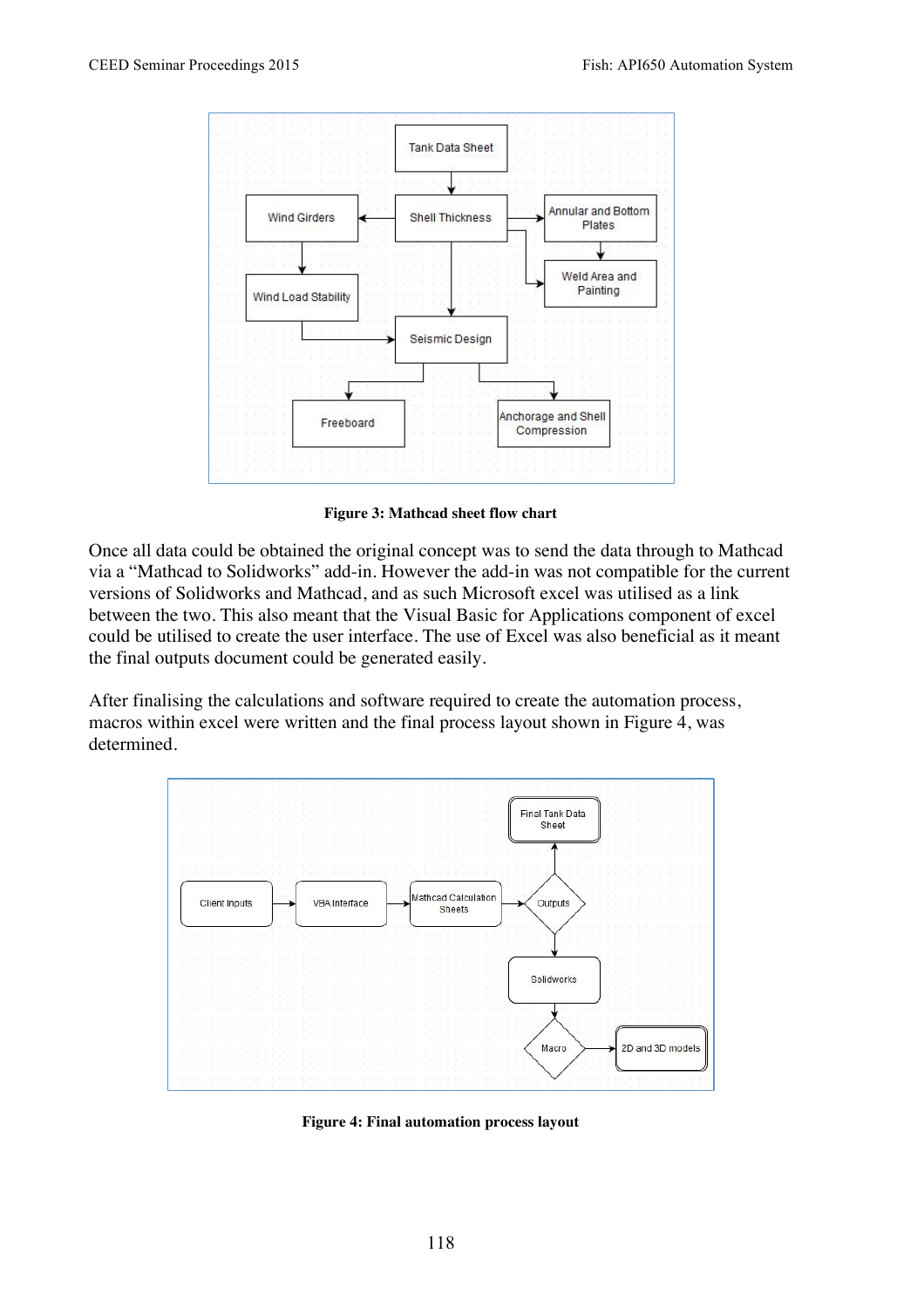# **3. Results and Discussion**

For the automation process to be deemed a success, it needed to be compared to a case study. A successful automation system would be able to produce all calculation data faster than the case study while still producing all the correct data. The case study that was selected was taken from a dissertation written by Siew Yeng for the University of Southern Queensland in 2009. This dissertation explored the design, construction and operation of a floating roof tank and included a set of calculations for his tank design. After disregarding the irrelevant data such as the roof calculation, comparison could be made between the calculations. Siew Yeng estimated that to complete all facets of the tank design calculation would have taken between 10 and 20 hours, which is a fair estimate considering the time taken to complete initial hand calculations was around the same time frame.

Taking all initial data and running the automation system showed some mixed results. Time taken to complete all calculations and send them to the final outputs sheet was only 5 minutes, which is a massive time reduction in comparison to Siew Yeng's 10 hours. While this time reduction means the project was a success, the fact that some small sections of the standard were omitted due to time constraints mean there is definitely potential for future work to be completed in this field.

# **4. Conclusions and Future Work**

While the concept of an automation system for API650 is an excellent idea, its implementation was much more complex than originally thought. While the system provided a large reduction in time taken to complete calculations many output values differed to the case study completed by Siew Yeng. The exclusion of some sections of the standard due to automation issues also represents an area where there is potential for future work to be completed.

The Solidworks to Mathcad add-in problem also greatly affected progress for a large amount of time, as an alternative automation method had to be sought. Possible future work relating to this could involve the development of the Solidworks and Mathcad add-in for the current program editions. Developing this add-in would completely eliminate the use of excel within the program, and would improve the simplicity of the design. This enables the direct passing of data between Solidworks and Mathcad and would only require another user interface for it to operate successfully.

Another area that could be considered for a future design system would be the inclusion of other standards such as ASCE 7. This standard greatly complicated the automation system through the need to reference maps for data and consequently was omitted from design, but adding it to a future design would greatly enhance the system and would provide it with a much more accurate range of outputs. Other standards such as standards that cover the roof design could also be implemented, broadening the automation scope and providing a larger range of potential clients for CHSS.

New editions of API650 would also need to be considered. When a new edition is released the automation system would need to be comprehensively reviewed, checking all calculations for changes. A small change in a formula could result in a tank failure if the automation system